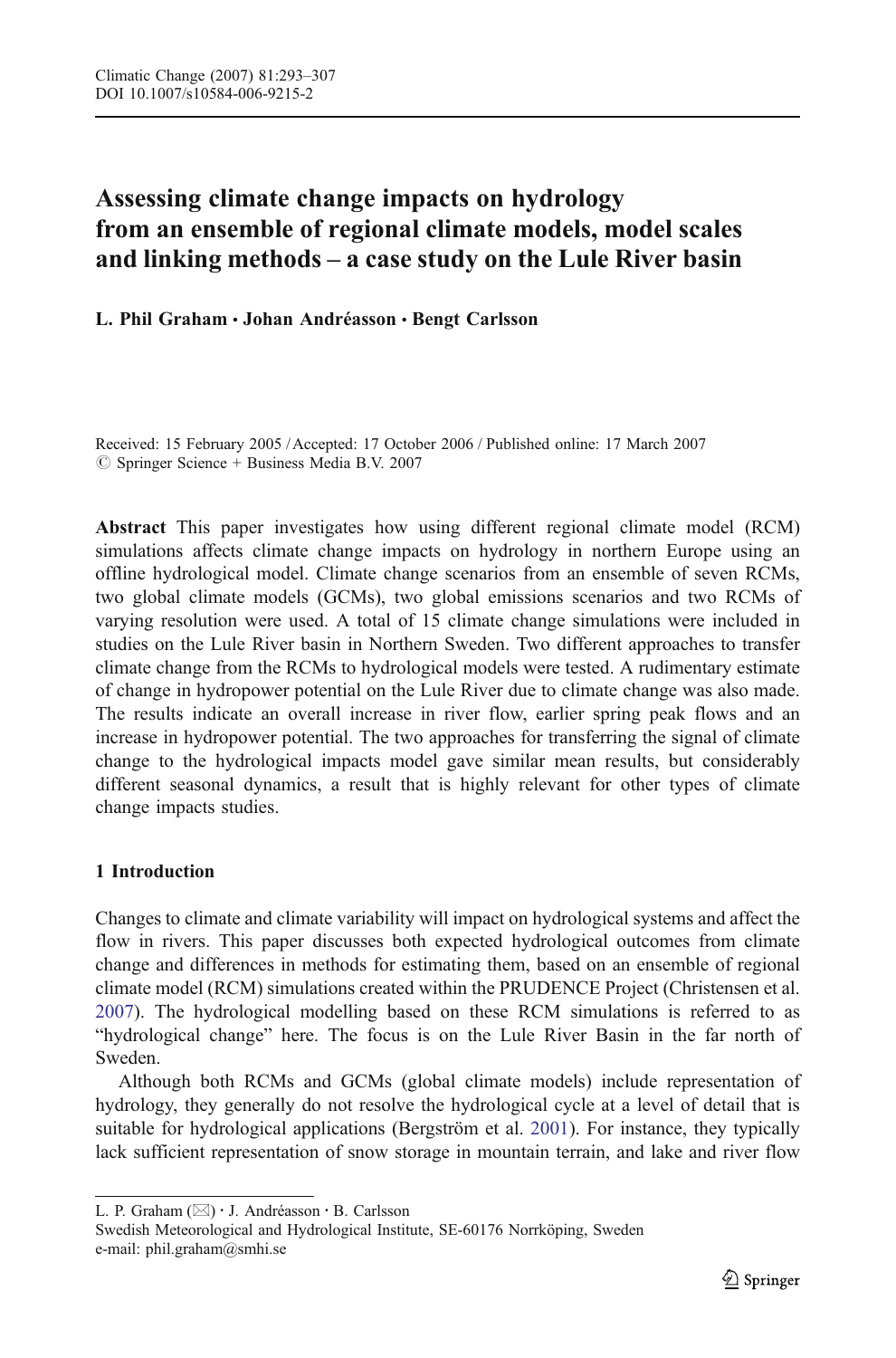<span id="page-1-0"></span>routing routines. They are also subject to systematic biases, particularly for precipitation (Varis et al. [2004](#page-14-0)), the primary variable that dominates in most hydrological regimes. For these reasons hydrological models are used to interpret scenario results from climate models. However, different transfer methods to interface climate models with hydrological models also have an impact on hydrological change.

This paper looks first at how using different RCM simulations affects hydrological change for the Lule River Basin, as modeled by offline hydrological models. Aside from multiple RCMs, differences in the climate simulations include two GCMs, two emissions scenarios, and different horizontal resolutions in the RCMs. Secondly, the paper investigates how using different climate transfer methods affects the outcome of hydrological change results. This incorporates the use of more direct transfer methods and focuses on simulations from a specific GCM/RCM combination. Finally, rudimentary estimates of change in hydropower potential due to hydrological change are presented for the Lule River.

The Lule River is situated in northern Sweden, flowing southeast from the Scandinavian Mountains to Bothnian Bay in the Baltic Sea (Fig. 1). The basin area is some  $25,000 \text{ km}^2$ and the main river channel is about 350 km long. With an annual mean temperature of about −2.5°C (1961–1990), cold region hydrology dictates the flow regime. Mean annual precipitation is over 1,000 mm in the upper northwest of the basin, most of which falls as snow. For the lower regions in the southeast, this reduces to 500–600 mm. Mean annual river discharge for the period 1930–1990 is 486  $m<sup>3</sup>s<sup>-1</sup>$ , with peak flows typically occurring in late May or June.



Fig. 1 The Lule River Basin including subbasin divisions (thin black lines). The grid delineation is one example of an RCM resolution at about 50 km (RCAO). The *red line* shows the division into northwest and southeast used for subarea calculation of the delta factors. The *background colors* indicate elevation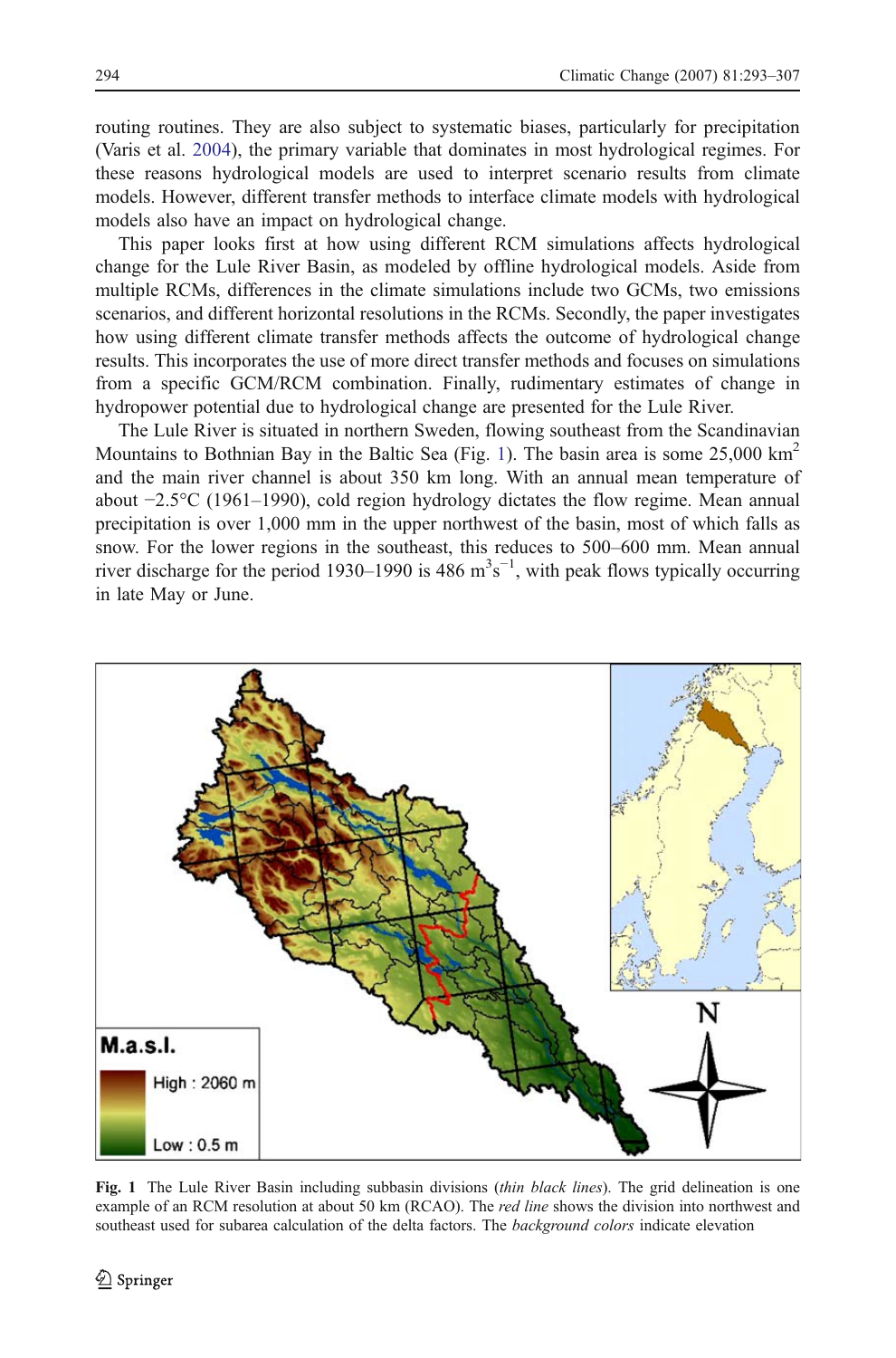## 2.1 Regional climate models and scenarios

As described by Christensen et al. [\(2007\)](#page-14-0), RCMs are used as a means to downscale from the global scale of GCM simulations to regional scales. Of the eleven RCMs included in PRUDENCE, nine used a model domain that extended far enough north to cover the Lule River Basin. Seven of these were included in this study—RCAO, HIRHAM, CHRM, RACMO, CLM, REMO and HadRM3H. The two future climate scenarios are based on the IPCC (Intergovernmental Panel on Climate Change) A2 and B2 SRES anthropogenic emissions scenarios (Nakićenović et al. [2000](#page-14-0)).

The majority of RCM simulations were performed with a horizontal resolution around 50 km, using the global HadAM3H scenario A2 for boundary driving conditions. Two simulations were performed with 25 km resolution (henceforth referred to as RCAO25 and HIRHAM25). Four simulations used the global ECHAM4/OPYC3 for boundary conditions. For all cases, 30-year control climate simulations of present climate representing the period 1961–1990 were compared to future climate simulations representing the period 2071–2100. More detail on the RCMs and their results are found in Christensen and Christensen [\(2007](#page-14-0)), Déqué et al. ([2007](#page-14-0)), and Jacob et al. [\(2007](#page-14-0)).

# 2.2 HBV hydrological model

The HBV hydrological model (Lindström et al. [1997\)](#page-14-0) was used to interpret hydrological change from the climate scenarios. This is a conceptual semi-distributed rainfall runoff model originally developed for operational runoff forecasting. It has also been used extensively to perform impact studies for both climate change assessments (Vehviläinen and Huttunen [1997;](#page-14-0) Bergström et al. [2001;](#page-14-0) Andréasson et al. [2004](#page-13-0)), water quality (Arheimer and Brandt [1998\)](#page-13-0), and a combination of the two (Arheimer et al. [2005\)](#page-14-0). The model is usually operated on a daily timestep and includes routines for snow accumulation and melt, soil moisture accounting, groundwater response and river routing. Input data include precipitation, 2 m temperature and potential evapotranspiration. HBV is typically calibrated against river flow observations to obtain optimal performance in terms of both seasonal dynamics and runoff volume.

## 2.3 Interfacing the transfer between RCMS and HBV

Outputs from regional climate models are subject to systematic biases. Although this can be particularly pronounced for precipitation, it also occurs for 2 m temperature. Thus, direct use of output from RCM control simulations into hydrological model simulations typically leads to considerable deviation in river discharge from observations (Graham et al. [2007\)](#page-14-0). An interface to transfer results from RCMs to hydrological impact models is therefore required.

## 2.3.1 Delta approach

The most common transfer method used to date has been the delta approach (e.g., Arnell [1998](#page-14-0); Gellens and Roulin [1998;](#page-14-0) Lettenmaier et al. [1999](#page-14-0); Middelkoop et al. [2001](#page-14-0); Bergström et al. [2003](#page-14-0); Graham [2004\)](#page-14-0), often referred to as "delta change." In this approach, differences in relevant climate variables—typically precipitation, temperature and evapotranspiration—are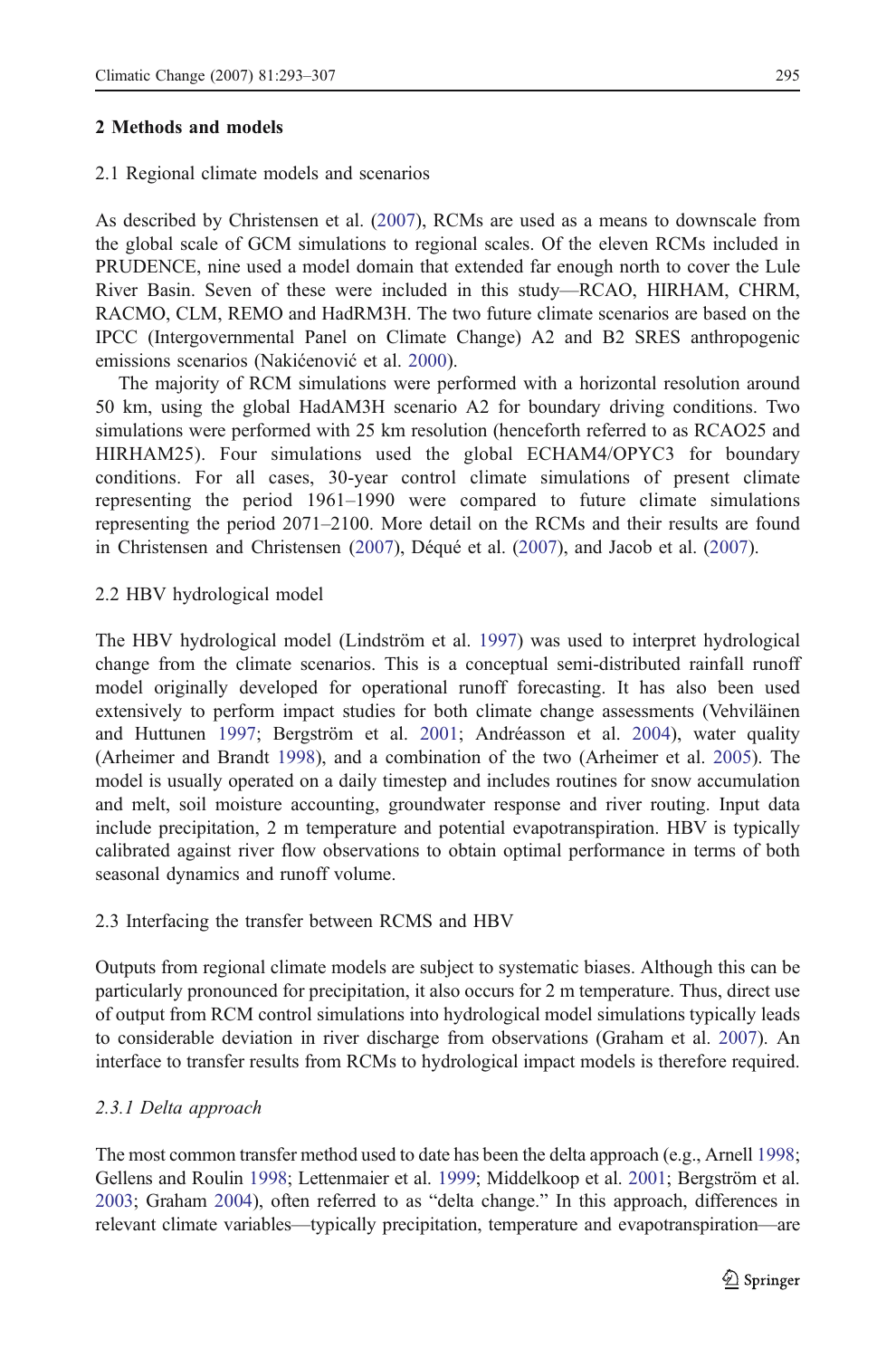extracted from the control and scenario simulations of the climate model and processed before being transferred onto an observed database. The delta-perturbed database is thereafter used to make offline simulations with a hydrological model to provide a response to the future climate.

For application in the Lule River basin, the delta factors were summarized and applied over two subareas (Fig. [1](#page-1-0)). Temperature factors used linear transfer functions in which the change in temperature is a function of the observed daily mean. These functions were calculated seasonally from a frequency analysis of change between RCM control and scenario results (Andréasson et al. [2004](#page-13-0)) and applied to observed daily mean temperatures. This takes into consideration the fact that RCM-generated changes in temperature in the scenarios differ for high and low temperatures, and for Northern Europe in particular are stronger for low temperatures.

For precipitation, monthly-derived change factors were summarized for the two subareas and applied to each daily observation within these areas. As the same factors were used for all years and for all precipitation events, this method does not alter the number of rainy days from observations. Relative change in evapotranspiration was transferred to the hydrological model such that changes calculated by the HBV Model matched the percent change from the respective RCM (see Andréasson et al. [2004](#page-13-0)). The observational database used for the delta approach covered the period 1982–1998. This is the same period to which the HBV Model was calibrated.

# 2.3.2 Scaling approach

Using the delta approach does not typically include changes in variability between RCM control and scenario simulations. One way to make more use of information from climate models while producing reasonable hydrological simulations for the present climate is to use a scaling approach. Scaling implies an adjustment of specific variables to reduce systematic biases. The *scaling factors* derived for the control simulation of a particular climate model are applied to adjust scenario simulations from the same RCM. With the aim of altering RCM results as little as possible, only simple techniques for scaling precipitation and temperature were tested here. An example using more complex techniques is reported by Lenderink et al. [\(2007](#page-14-0)).

Precipitation and temperature series were constructed for each subbasin of the Lule River using simple area weighting from a combination of the climate model grids and the subbasin polygons. Mean annual RCM precipitation and temperature were scaled to mean annual observations with constant scaling factors. Precipitation observations in this case have been corrected for gauge undercatch and cover the entire period of 1961–1990 (Johansson [2000\)](#page-14-0). Monthly scaling factors to match monthly means were also tested.

#### 2.4 Assessing effects on hydropower

About half of the electricity produced in Sweden comes from hydropower; of this some 20% is produced from the Lule River Basin in 15 hydropower stations. To determine how projected climate change could affect this production, a simple method to calculate hydropower potential from a correlation of annual hydropower production to total annual river flow was used. Although there is some interannual storage in the reservoirs, mean annual river flow is strongly tied to the annual water volume available for hydropower. As documented by Carlsson et al. ([2001\)](#page-14-0), a linear regression to data for the period 1982–1997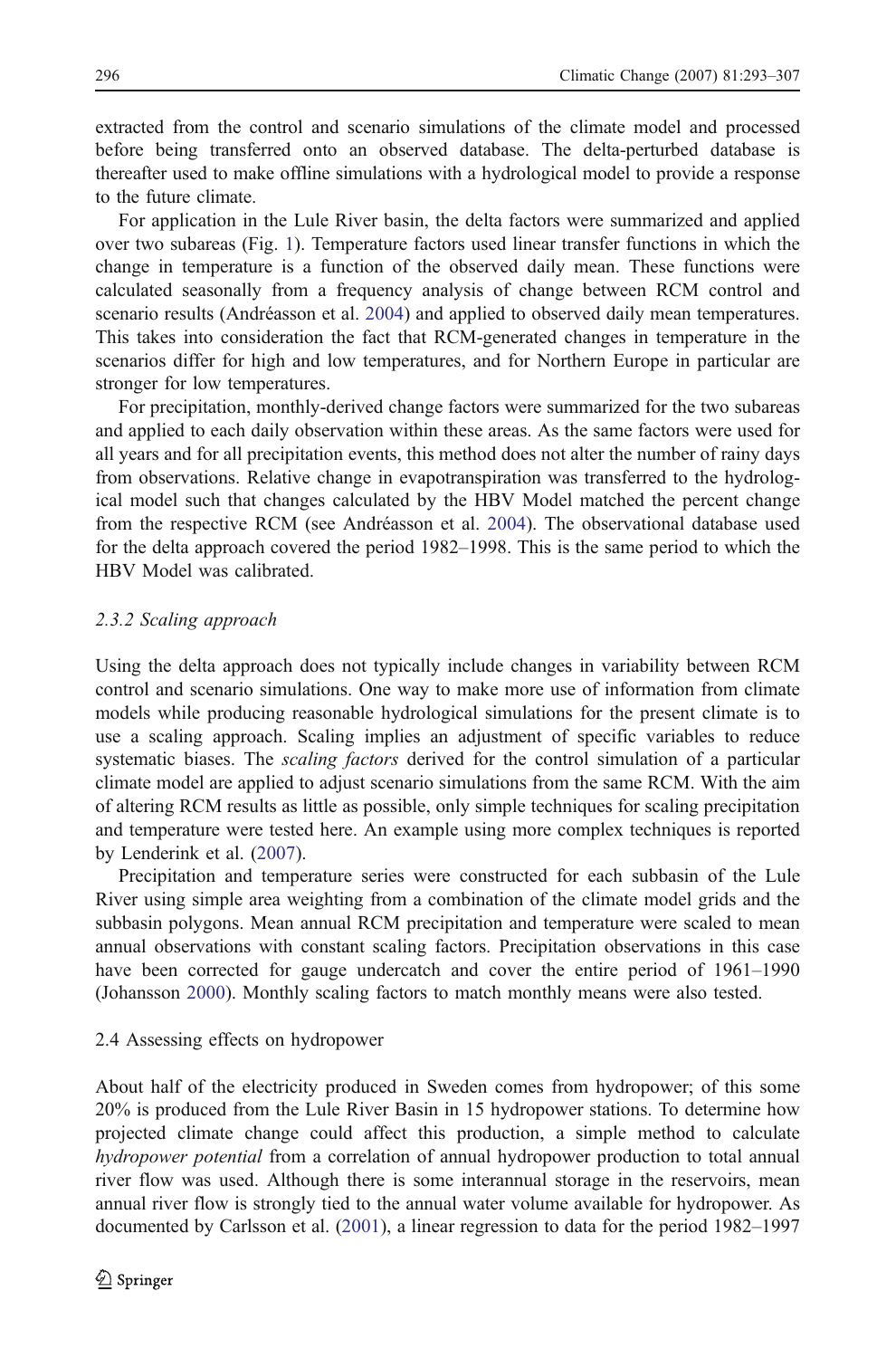achieved an  $\mathbb{R}^2$  fit of 0.7. It is important to point out that this method only provides estimates of "potential." Generation and timing of hydropower is based on numerous complex parameters and a complete study of future hydropower requires much more detail, not the least of which would be scenarios of how the future regional power mix for Northern Europe will develop.

## 3 Results

#### 3.1 Ensemble of delta approach simulations

Results from the RCM ensemble of delta approach hydrological simulations for the total Lule River are shown in Figs. [2](#page-5-0) and [3.](#page-6-0) Figure [2](#page-5-0) presents both the climate model meteorological changes interpreted with the delta approach and the resulting impacts on river discharge.

Although all of the models exhibit similar seasonal dynamics for 2 m temperature, they differ from each other some  $1-2$ °C throughout the year (Fig. [2a](#page-5-0)). Most of the simulations correspond to an annual increase of 4–5°C. The HadAM3H-A2 driving GCM exhibits the warmest trend for summer and autumn temperatures, but does not stand out during the rest of the year. The largest change in temperature for all model simulations occurs in the winter months. Although this change occurs at mean temperatures well below zero, one should keep in mind that these are average values in both time and space over the entire basin and do not exclude the occurrence of increased snowmelt for different parts of the basin during some years. All simulations project an increase of precipitation throughout the year for the Lule River Basin (Fig. [2b](#page-5-0)). The largest increases are during autumn and winter for most of the simulations. The largest differences in the climate models also occur during winter. The range between models during summer months is low.

River discharge results from all of the delta simulations are shown together in Fig. [2](#page-5-0)c. The remaining plots in Fig. [2](#page-5-0) show river discharge results according to similar driving conditions and model resolutions. Maximum, mean and minimum annual river discharge resulting from each of the climate models is shown in Fig. [3.](#page-6-0)

All of the simulations show a similar tendency of reduced peak flows occurring about one month earlier than the present climate. Both autumn and winter flows are considerably higher than the present climate. The range of impacts attributed to A2 scenario simulations show a larger deviation from the present climate than those attributed to B2, which agrees with the less severe climate change from B2. Although they still occur earlier, the peak B2 flows are much closer to present day peaks. The effect of using different GCMs to drive the RCMs indicates generally higher river flow year round for the ECHAM4/OPYC3 boundary conditions versus HadAM3H boundary conditions. Regarding resolution at 25 km, although one of the simulations indicates somewhat higher peak flows from both the ensemble collection of RCMs and its own 50 km simulation, the benefits of using finer resolution simulations with the delta approach are inconclusive (Fig. [2](#page-5-0)f).

#### 3.2 Scaling approach simulations

Three climate model pairs of control and A2 scenario simulations were chosen for use in tests of the scaling approach. These were from the global climate model HadAM3H and two RCM simulations, RCAO and RCAO25, driven by the same model. This also provided a consistent chain of results to assess the value of increased climate model resolution.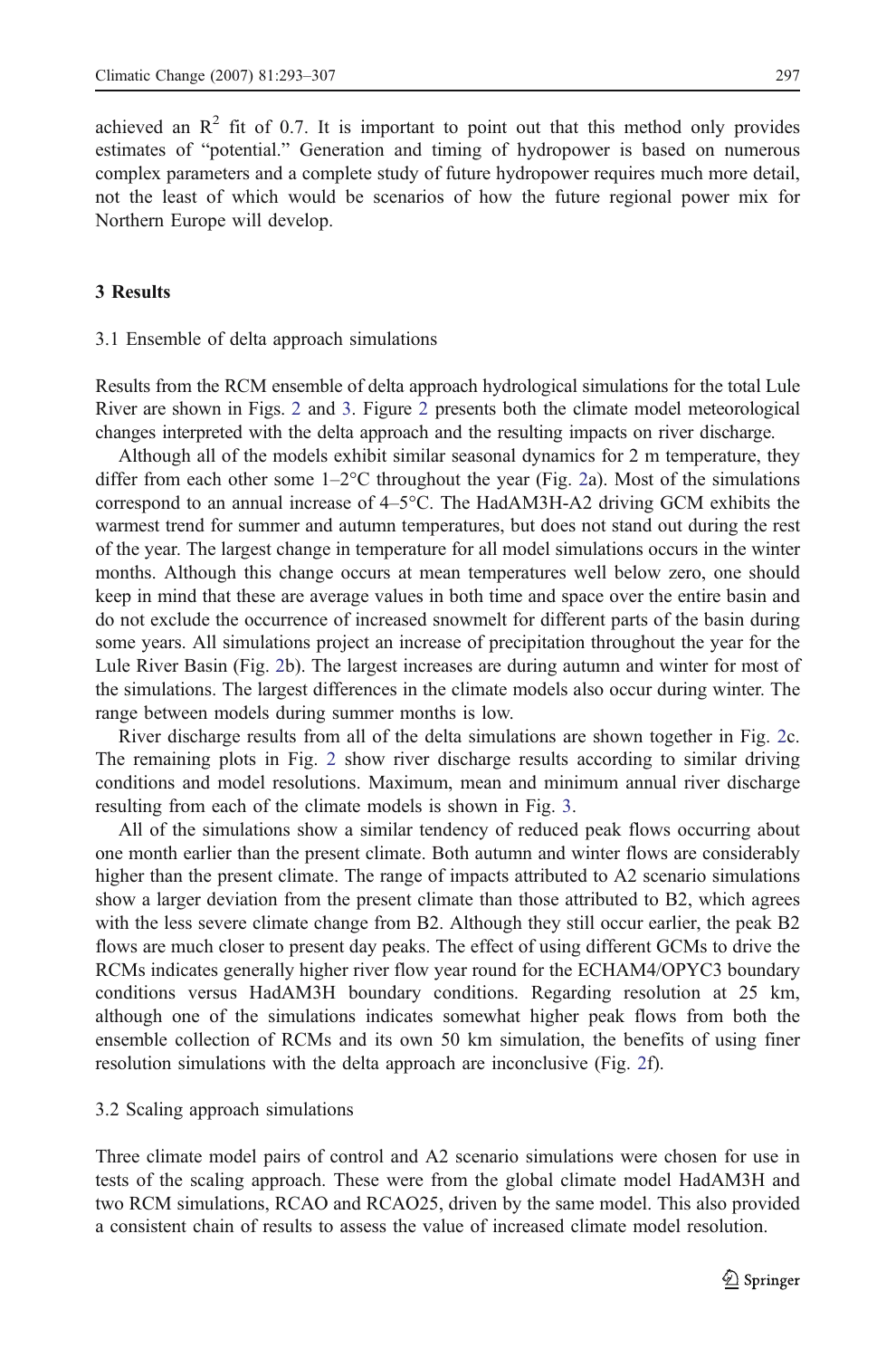<span id="page-5-0"></span>

Fig. 2 Basinwide a 2 m temperature, b precipitation, and c–f river discharge for HBV hydrological simulations using the delta approach with an ensemble of 15 climate model simulations for the Lule River Basin; specific RCMs are not identified. Meteorological inputs a and b represent future conditions and are observations from 1982–1998 plus climate scenario changes. The grey lines are the actual observations used for the reference simulation; the dotted line in a shows GCM results from HadAM3H. Mean river discharge for all simulations is shown in c. The remaining plots show the ensemble range for, d all A2 (thick lines) and all B2 (thin lines) simulations, e all HadAM3H (thick lines) and all ECHAM4/OPYC3 (thin lines) simulations, and **f** the two 25 km simulations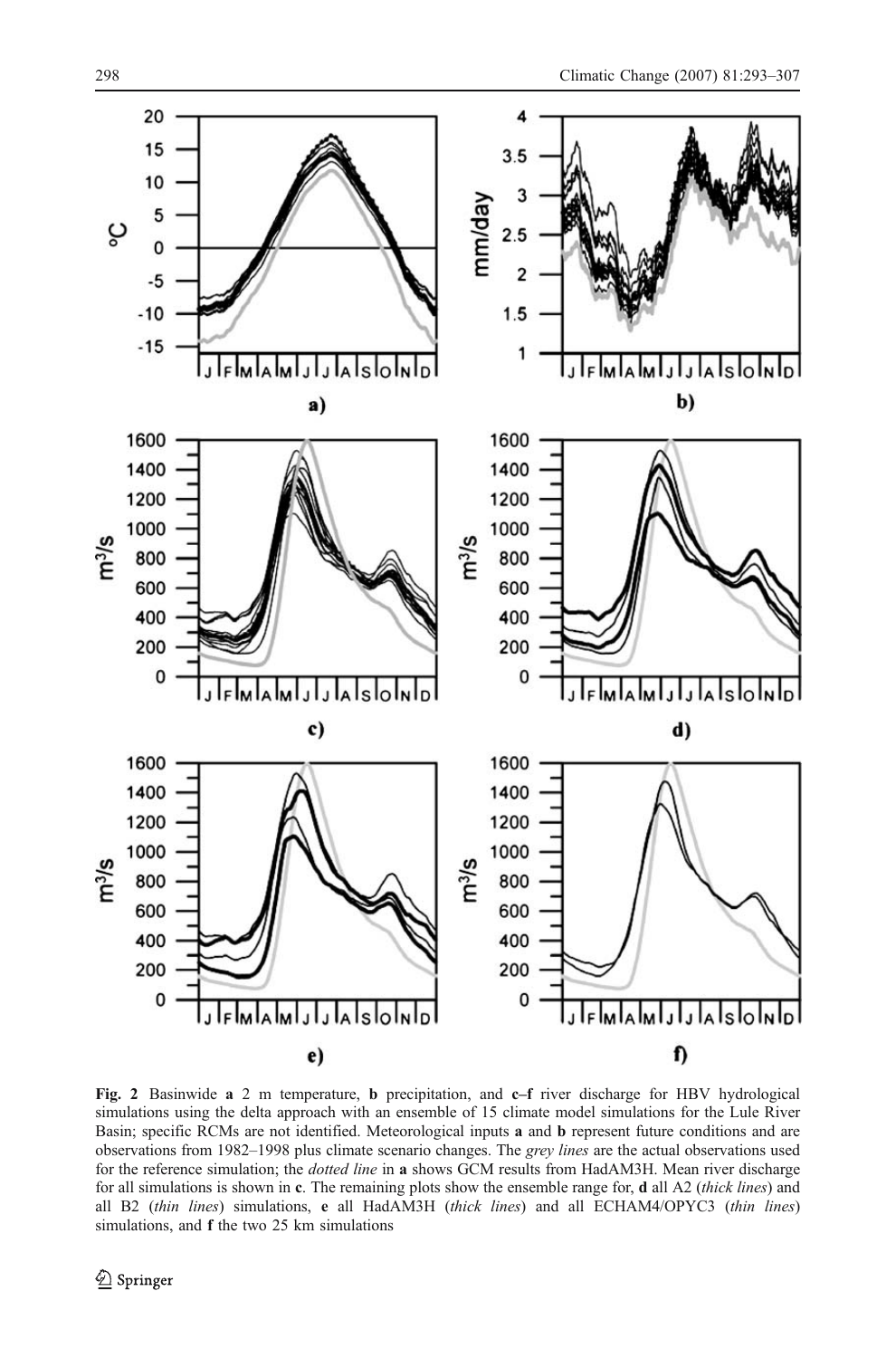<span id="page-6-0"></span>

Fig. 3 Mean maximum, mean annual and mean minimum river discharge for Lule River from HBV hydrological simulations using the delta approach. The simulations are grouped according to boundary GCM and scenario. For comparison, the HBV reference simulation for 1982–1998 is shown

As shown in Fig. [4](#page-8-0)a, none of these climate models, regardless of resolution, were able to produce hydrological model simulations that were comparable to using observed climate as input. The direct input simulation from the GCM gave a volume error of −9% as compared to the reference simulation. Winter river discharge was well simulated while both summer and autumn discharges were underestimated. The spring peak flow was on average about 13% too large, and some 2–3 weeks too early. RCAO resulted in a volume error of about +34%. This error was rather evenly distributed throughout the year providing a relatively good simulation of seasonal dynamics. The timing of the spring peak flow was on average within less than a week off from the reference simulation. Results from the RCAO25 simulation were similar.

With scaling applied on an annual basis, the volume error for the GCM control simulations was reduced to less than 3% (Fig. [4](#page-8-0)b), but the spring peak flow was overestimated by as much as 30%, on average; winter and autumn river discharge was underestimated. Scaling on a monthly basis considerably improved the results, but the spring peak flow was still overestimated by 13%, on average. The timing of the spring peak was close to the reference simulation for both annual and monthly scaling. The scaling simulations using RCAO and RCAO25 gave nearly identical results for both annual and monthly scaling. The spring peak flow was near to exact in its timing compared to the reference simulation, but it was overestimated by 8 and 7% for the RCAO simulations and 6 and 5% for the RCAO25 simulations for annual and monthly scaling, respectively. This volume error was compensated for by a slight underestimation during the rest of the year.

The magnitudes of the scaling factors for the three simulations are given in Table [1](#page-8-0). Figure [5](#page-9-0) shows how annual corrections for precipitation and temperature vary spatially within the basin. Regarding precipitation, although the GCM showed a good match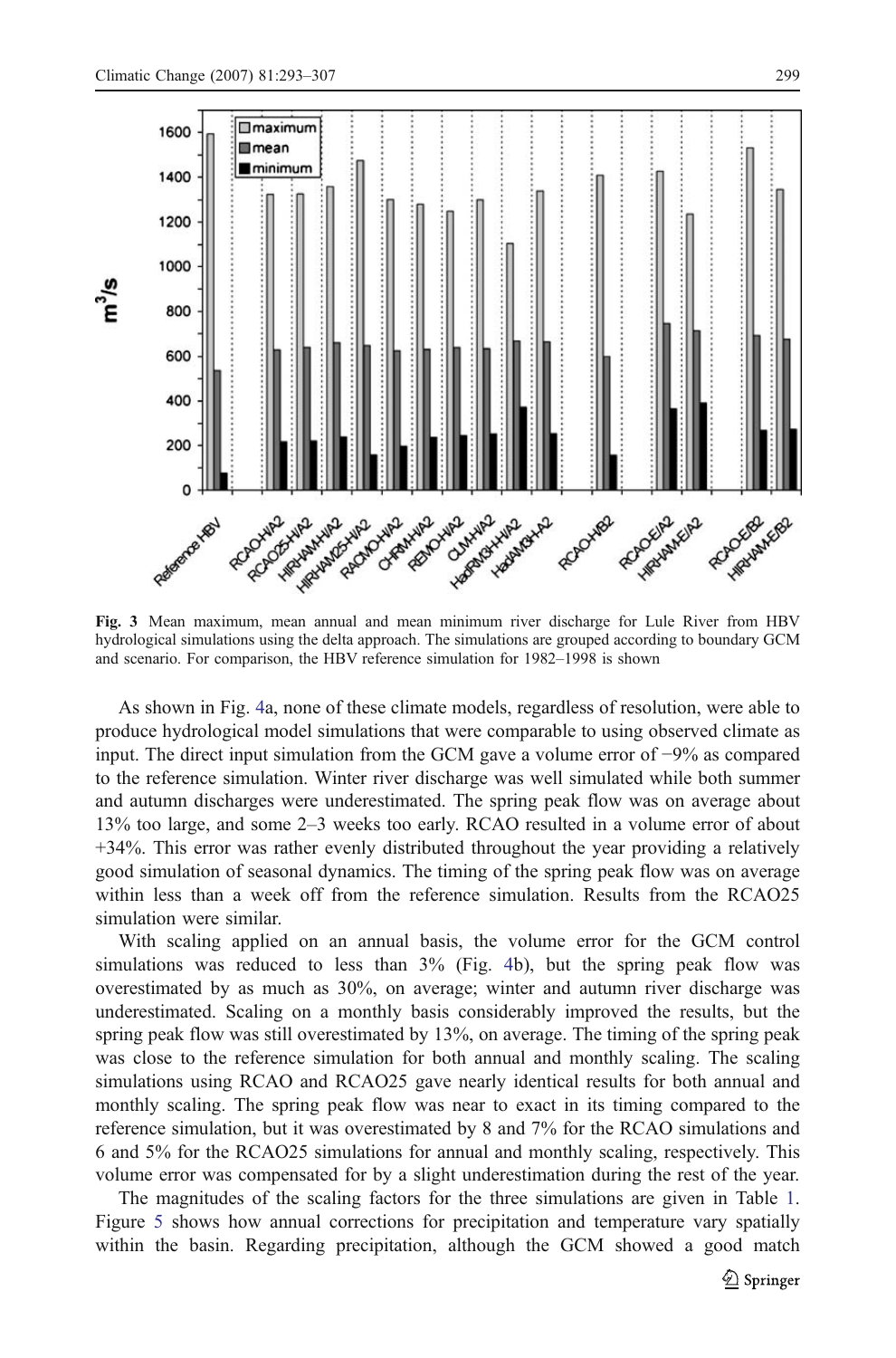

Springer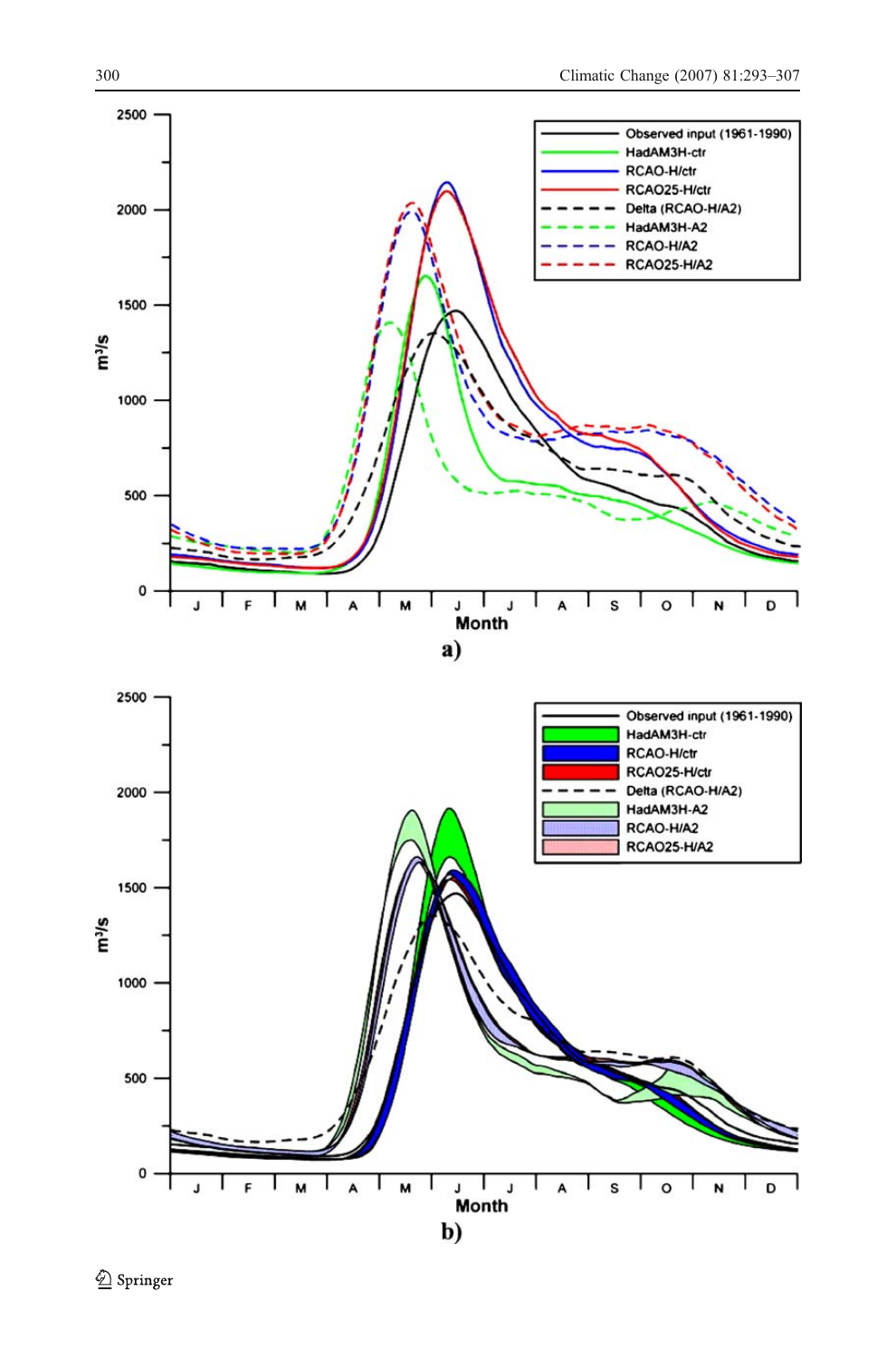| Model               | Scaling factors for Precipitation (P, ratio) and Temperature $(T, {}^{\circ}C)$ |     |              |     |        |     |                 |     |        |     |              |      |            |      |
|---------------------|---------------------------------------------------------------------------------|-----|--------------|-----|--------|-----|-----------------|-----|--------|-----|--------------|------|------------|------|
|                     | Spring                                                                          |     | Summer       |     | Autumn |     | Winter          |     | Annual |     | Sd temporal  |      | Sd spatial |      |
|                     |                                                                                 |     |              |     | P      | T   | P               | T   | P      | T   | <sup>P</sup> |      |            |      |
| HadAM3H             | 0.80                                                                            | 1.7 | 0.98         | 1.5 | 1.13   | 2.0 | $1.08$ 4.5 1.00 |     |        | 2.2 | 0.14         | 1.40 | 0.28       | 1.36 |
| <b>RCAO</b>         | 0.71                                                                            | 09  | $0.84 - 0.2$ |     | 0.78   | 0.6 | 0.73            | 3.9 | 0.78   | 1.2 | 0.06         | 1.80 | 0.09       | 0.68 |
| RCA <sub>O</sub> 25 | 0.68                                                                            | 09  | 0.79         | 0.1 | 0.77   | 0.4 | 0.73            | 3.6 | 0.75   | 1.1 | 0.05         | 1.58 | 0.07       | 0.49 |

<span id="page-8-0"></span>Table 1 Area mean precipitation and temperature scaling factors needed to achieve the same mean as for observations

Sd temporal is the standard deviation of the seasonal scaling factors and Sd spatial is the standard deviation of the annual scaling factors for all subbasins

compared to observations on an annual basis, spring precipitation was too high while autumn and winter were too low. The precipitation scaling factors for RCAO and RCAO25 were similar to each other; both simulations consistently overestimated precipitation. Regarding overall temporal and spatial variation of the precipitation scaling factors—judged by standard deviations for the seasonal and annual values, respectively—both decreased with increased resolution. For RCAO and RCAO25, the temporal and spatial standard deviations were similar. The GCM standard deviation for spatial corrections was twice as high as temporal corrections and both were considerably higher than those for either the RCAO or RCAO25. This is also apparent in the distribution of the spatial corrections shown, where high corrections are needed for the GCM in the northwestern part of the basin and lower corrections are needed to the southeast.

For temperature, all three model cases show a warm deviation from the observed temperature. The highest correction factors were needed for the GCM simulation. The lowest correction factors were needed for RCAO25, although the difference compared to RCAO was small. Even though the GCM had the largest deviation in all seasons, the overall temporal pattern judged by the standard deviation for the seasonal correction factors was best among the three. Regarding the spatial pattern of the scaling—judged by the standard deviation of the annual factors—it improved with resolution.

Table [2](#page-9-0) shows results in terms of 20-year flood flows and also provides an indication of how seasonal dynamics are represented by the scaled simulations at different resolution. The spring flood is most pronounced in the present climate and also dominates as the annual flood. The high deviation for the spring flood shown for the simulation scaled from the GCM indicates that it does a poor job representing these peaks. With low values of deviation, both of the scaled RCAO simulations achieve good representation of the spring flood. However, they do not do as good a job representing the lower magnitude autumn floods.

Fig. 4 a Mean river discharge from HBV hydrological simulations using observed input (black solid) and the delta change approach (black dotted) compared with direct use of climate model input from HadAM3H (green solid), RCAO (blue solid) and RCAO25 (red solid). The corresponding scenario simulations are dashed lines. **b** Mean river discharge from HBV hydrological simulations using observed input (black solid) and the delta change approach (black dotted) compared with simulations using scaled climate model output. The filled intervals between lines show differences resulting from scaling on annual and monthly basis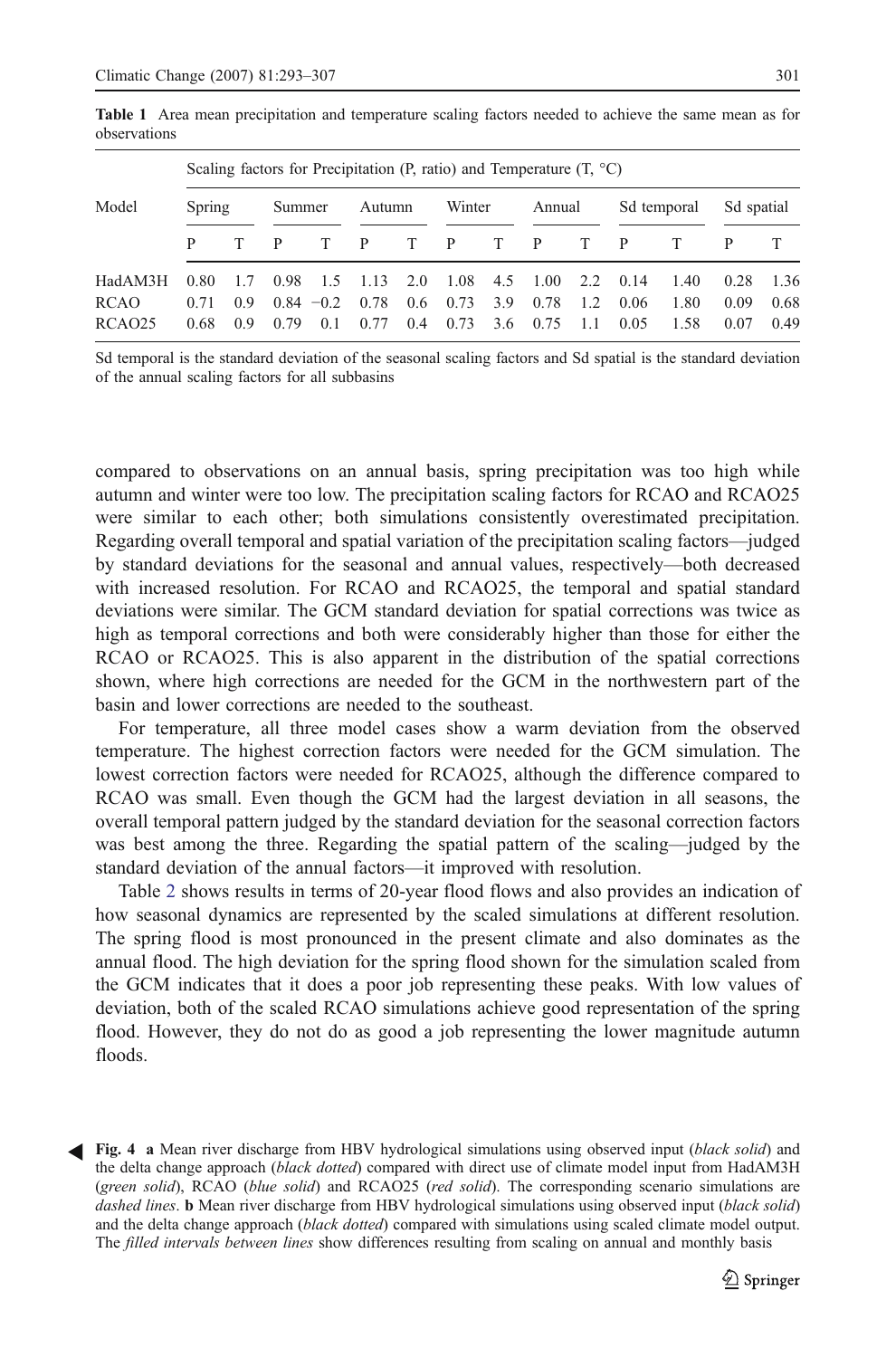<span id="page-9-0"></span>

Fig. 5 Deviation from observed precipitation (corrected for gauge undercatch) and temperature for HadAM3H, RCAO and RCAO25 in the Lule River Basin

3.3 Delta simulations versus scaling simulations

Some comparison of results between the delta approach and the scaling approach follows here, based on the series of RCAO-H simulations. This comparison gives an indication how such scaling of the other RCM simulations would differ from their respective delta

Table 2 Deviation and change in the 20-year flood calculated seasonally and annually from frequency analyses using the Gumbel distribution

|                | Percent deviation-Present      | Percent change–Future |                                  |                              |                                     |      |                                      |     |                                      |                |
|----------------|--------------------------------|-----------------------|----------------------------------|------------------------------|-------------------------------------|------|--------------------------------------|-----|--------------------------------------|----------------|
|                | Scaled<br>HadAM3H ctr RCAO ctr | scaled                | Scaled<br>RCAO <sub>25</sub> ctr | Delta<br><b>RCAO</b><br>H/A2 | Scaled<br>HadAM3H<br>A <sub>2</sub> |      | <b>Scaled</b><br><b>RCAO</b><br>H/A2 |     | scaled<br>RCAO <sub>25</sub><br>H/A2 |                |
| Relative<br>to | Ref                            | ref                   | ref                              | ref                          | Ref                                 | ctr  | ref                                  | ctr | ref                                  | Ctr            |
| Spring<br>(%)  | 42                             | 3                     | $\mathbf{0}$                     | $-10$                        | 40                                  | $-1$ | 17                                   | 14  | 12                                   | 12             |
| Autumn<br>(%)  | 5                              | $-10$                 | $-12$                            | 19                           | 26                                  | 20   | $-19 -10$                            |     | $-9$                                 | $\overline{4}$ |
| Annual<br>(%)  | 42                             | 3                     | $\mathbf{0}$                     | $-12$                        | 39                                  | $-2$ | 17                                   | 14  | 12                                   | 12             |

This is expressed in percent relative to either the reference simulation (ref) or to the respective scaled control simulation (ctr). The columns on the left show percent deviation for the present climate control simulations; the columns on the right show the percent change for the future climate simulations. All scaling was performed on an annual basis. Spring is defined as January–July and autumn as August–December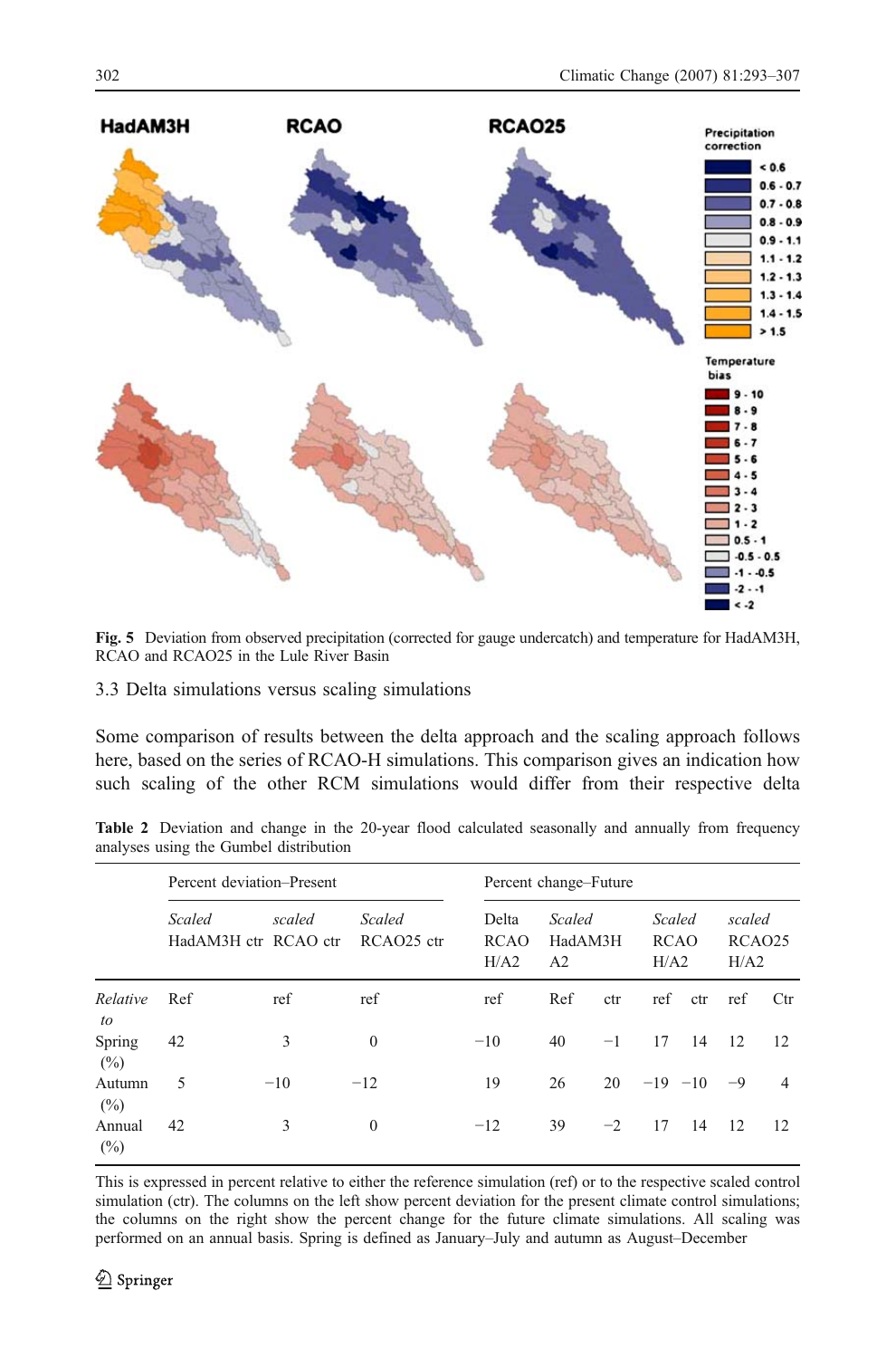approach simulations. Concerning seasonal dynamics, both methods agreed on an earlier spring flood and higher winter and autumn runoff (Fig. [4](#page-8-0)b). Use of the delta approach, however, resulted in lower spring peak flows, whereas the scaling approach shows some increase. For summer flows, the scaling approach shows more decrease than the delta approach. Regarding mean annual runoff volumes, the two methods gave comparable results with increased volumes (Fig. [6](#page-12-0)a).

The largest difference between the methods was found for extreme runoff, as shown in Table [2](#page-9-0) and Fig. [6b](#page-12-0). The delta approach resulted in a decrease of the 20-year flood of about 10%, both on an annual basis and for spring. The autumn flood increased by almost 20%. For the scaling approach based on the same RCM resolution (RCAO-H/A2), the result was almost the opposite. Both the annual and spring 20-year floods increased by some 14–17%, while the autumn flood decreased by 19% compared to the reference simulation and 10% compared to its own control simulation.

Differences in extremes are also apparent (Fig. [6b](#page-12-0)). For the mean of the maximums for the future, the scaled RCAO-A2 shows values some 20% higher than those achieved with the delta approach. By examining the spread of the individual years, one can also see that the interannual variability of the delta results is lower than for both the scaled and reference simulation results. It is also apparent that direct use of GCM results, even with scaling, provides a poor representation of extremes.

#### 3.4 Effects on hydropower

Given the fact that all simulations showed some increase in annual river discharge, it is not surprising that all simulations also show an increase in hydropower potential using the simple linear regression approach. The range (including A2 and B2) is from  $+18\%$  to  $+59\%$ and the ensemble mean of all delta approach RCM simulations is  $+34\%$ . Results from simulations using the scaling approach are close to those given from the corresponding delta approach simulations, about +26%.

Potential effects on interannual variability and extremes of river discharge were examined for the scaled simulations. They showed that annual means, maximums and minimums all tended to increase. The interannual fluctuation around the long-term mean was some  $\pm 20\%$  for mean annual flow, which is similar to what observations from the present climate show. These results indicate that an increase in the frequency of shortages in river flow would not be expected. On the contrary, according to these simulations, the reservoir system along the river would likely be required to spill more water than it presently does. This indicates that downstream communities would have to adapt to more frequent periods of spill (high water in the river) under the projected future.

## 4 Discussion

Results from the delta approach provide an overall comparison of how the assessment of hydrological change is affected by RCM configurations and scenarios. It is a robust method making it possible to use output from climate models even if they do not produce a present climate with similar statistics to observations. The scaling approach provides results on extremes that are more consistent with the RCMs, however it is best used with models that provide good representation of regional seasonality. Both of these methods make considerable modification to climate model results and implicitly assume that the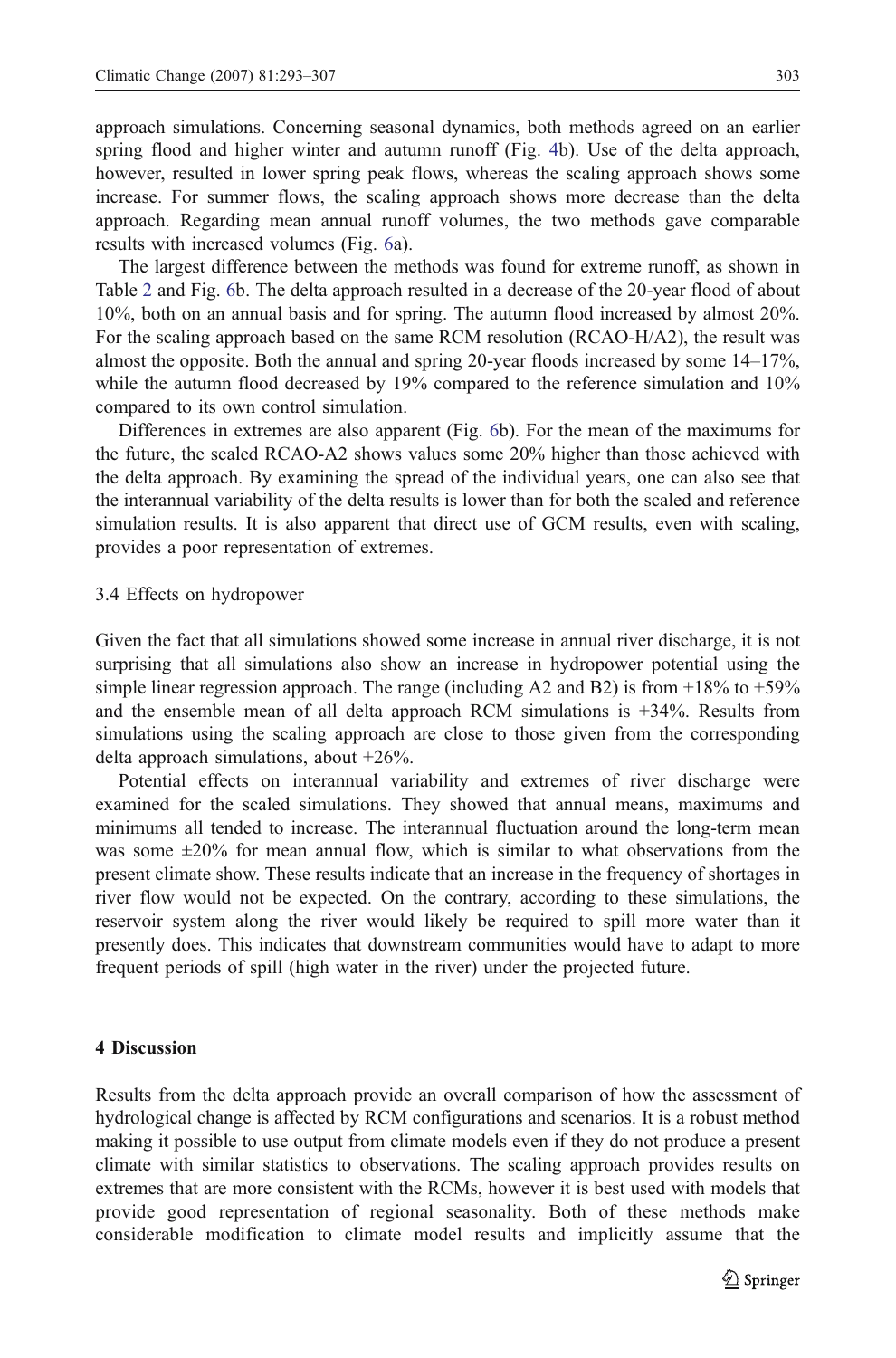

2 Springer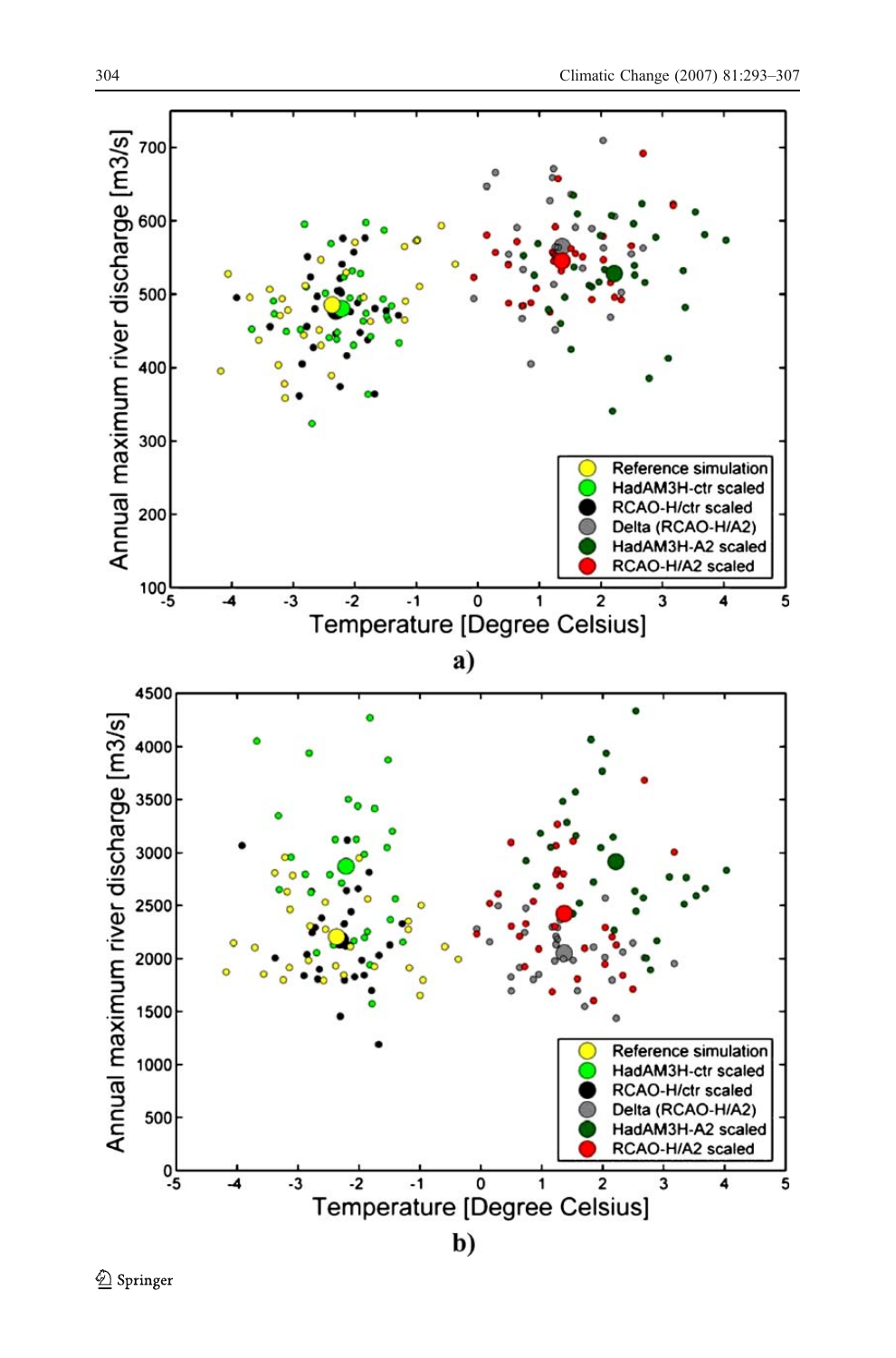<span id="page-12-0"></span>systematic biases for the present climate will be the same for the future climate. Advantages and shortcomings of the two approaches are detailed below.

Advantages of the delta approach As it uses observed climate as a baseline, the capability of the RCM to produce simulations that are comparable to observed climate is less crucial. It is stable and always gives results that can be related to present conditions.

Shortcomings of the delta approach The use of observed climate as a baseline implies that the number of rainy days does not change for a future climate. Extreme precipitation is modified by the same factor as all other precipitation events. Summarizing RCM output for large regions (as done in this study) limits the use of improved detail in RCM simulations, e.g., increased resolution.

Advantages of the scaling approach It provides a more direct representation of RCM results and thus climate variability more consistent with the RCM simulations. It has potential to develop together with the RCMs, such that eventually little or no scaling may be necessary. It can make use of increased detail in the RCM simulations, e.g., increased resolution.

Shortcomings of the scaling approach It is quite sensitive to the quality of the RCM used as input. It assumes a static bias correction that may not adequately represent future climate changes, such as changes in circulation.

One of the important factors that improves with increased resolution of the climate models is elevation. The elevations used in the GCM deviate greatly from the elevations used in the respective subbasins of the HBV model. As resolution becomes finer, deviations in elevation diminish. At 25 km resolution, the RCM uses elevations that are considerably better matched to the hydrological model on a subbasin scale. This has implications for representation of both temperature and precipitation, which is apparent in the scaling factors. The finer the climate model resolution, the more systematic and less spatially variable the scaling factors become. Better scaling is achieved when the spatial variability of biases is low.

It is also important to evaluate what is used as an observational baseline. A positive bias in temperature was especially large during winter for the models tested with the scaling approach (Table [1\)](#page-8-0). This can in part be explained by orographical differences between the climate models and the hydrological model, as biases were larger the coarser the model resolution. The larger bias in wintertime could also be related to observational biases. Most of the observation stations used are situated in valleys, which in winter are typically colder than higher elevations for this area (Johansson [2002\)](#page-14-0). Deviation in temperature from the observations was indeed greatest for high elevation.

Evapotranspiration plays an important role in the hydrological cycle and there is often disagreement between models regarding this variable (Graham et al. [2007\)](#page-14-0). The delta approach, as applied here, used the change in evapotranspiration from the RCMs to govern the future climate evapotranspiration. The scaling approach relied on a temperature index method for simulating future evapotranspiration. This type of calculation generally works

Fig. 6 a Mean annual river discharge and b maximum annual river discharge plotted against mean annual temperature for the HBV reference simulation (1961–1990), annually scaled RCAO-H/ctr, HadAM3H-ctr, corresponding scaled A2 scenarios, and the corresponding A2 delta scenario. Small dots show individual years and large dots are the respective mean values for all years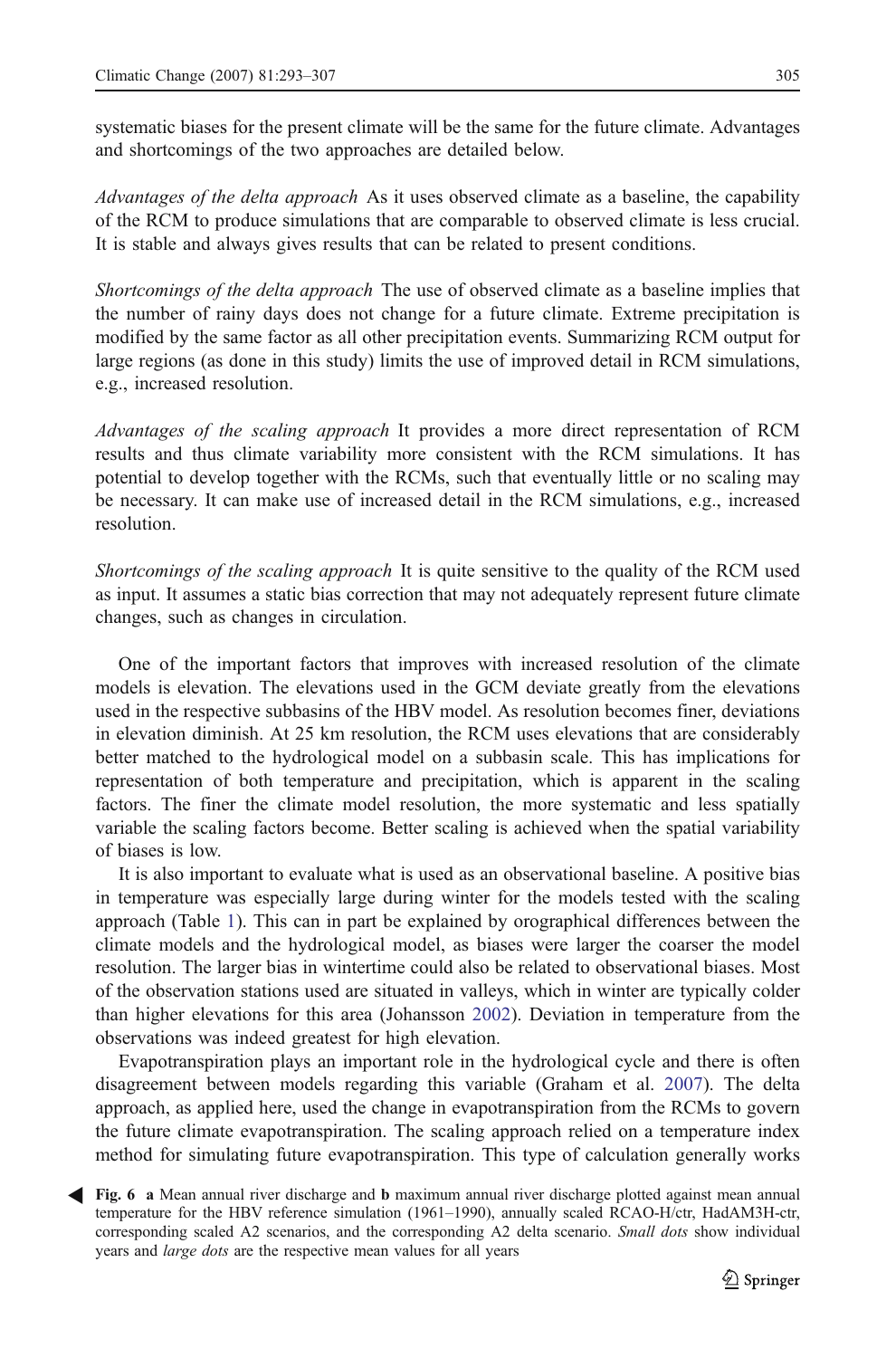<span id="page-13-0"></span>well for hydrological applications that can be calibrated (i.e., present climate), but is suspect to overestimation in future climates (Andréasson et al. 2004). However, such an error was assumed negligible in this case as the Lule River is situated in such a cold region that the amount of evapotranspiration for both the present climate and the projected future scenarios is small compared to precipitation. Applications of the scaling approach in warmer regions should investigate appropriate alternatives for representation of evapotranspiration in the future climate.

Regarding analysis of effects on hydropower, the approach used here is admittedly coarse. However, it does provide an indication of both the direction and range of expected change in hydropower. The analysis looked at potential hydropower, which assumes that existing hydropower generating facilities would be upgraded as needed to accommodate the changes. Additional detailed analysis of the actual power generating system and its physical constraints is needed to give more firm estimates.

#### 5 Conclusions

An ensemble of future climate projections indicates an overall increase in runoff from the Lule River Basin, with peak spring flows occurring about one month earlier than for the present climate. This indicates an ensemble mean increase in hydropower potential of some 34% over present day conditions. The choice of GCM in providing boundary conditions for RCMs plays a larger role in assessing hydrological change than the choice of emissions scenario. Delta and scaling transfer approaches give similar results regarding changes in runoff volumes, but they differ regarding seasonal dynamics and extreme river discharge. The delta approach is limited as to how much it can take advantage of increased RCM resolution. According to the models used here, finer RCM resolution resulted in biases that were more systematic and less spatially variable, which leads to better application with the scaling approach. Results from the testing of two transfer approaches are highly relevant for other types of climate change impacts studies.

Acknowledgements This work was carried out within the PRUDENCE Project (Prediction of Regional scenarios and Uncertainties for Defining EuropeaN Climate change risks and Effects) with funds from the European Commission's Programme Environment and Climate (Contract No. EVK2-CT-2001-00132), and within the CE Project (Nordic Project on Climate and Energy) with funds from the Nordic Council of Ministers. The HadAM3H data used as boundary conditions were provided by the Hadley Centre of the United Kingdom Meteorological Office; The ECHAM4/OPYC3 data were provided by the Max Planck Institute for Meteorology in Germany and the Danish Climate Centre of the Danish Meteorological Institute. The PRUDENCE RCM results were provided by the participating regional modelling centers in the project. Special recognition is given to Ole Bøssing Christensen (DMI) for design and maintenance of the PRUDENCE data center. The authors also wish to acknowledge Anders Ullerstig (SMHI) for his contribution in processing RCM results for use in the hydrological modelling.

#### References

Andréasson J, Bergström S, Carlsson B, Graham LP, Lindström G (2004) Hydrological change – climate change impact simulations for Sweden. Ambio 33:228–234

Arheimer B, Brandt M (1998) Modelling nitrogen transport and retention in the catchments of southern Sweden. Ambio 27:471–480